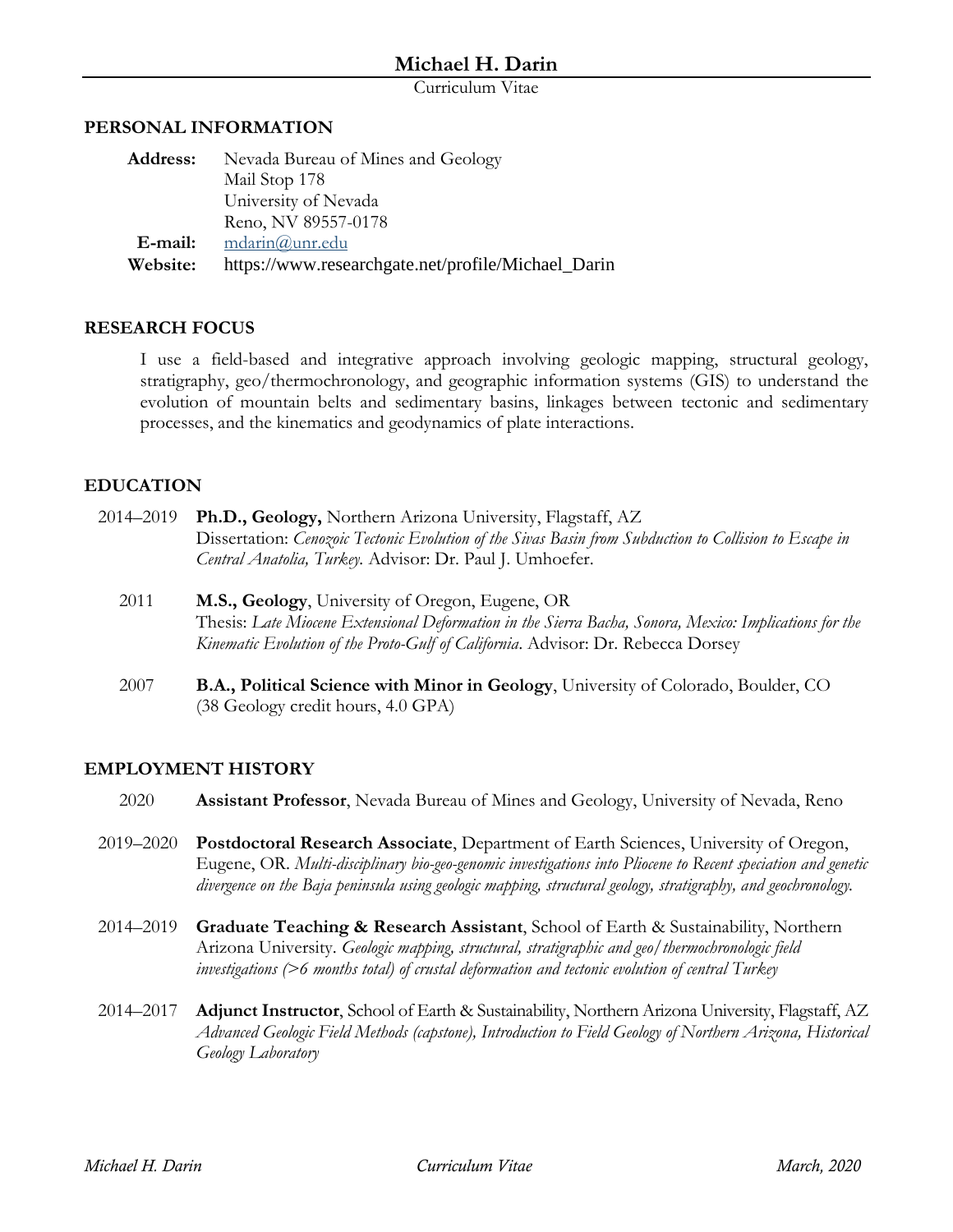- 2013–2018 **Adjunct Instructor**, Department of Earth Sciences, University of Oregon, Eugene, OR *Geology Field Studies (capstone), Sedimentology & Stratigraphy*
- 2012–2014 **Exploration Geologist**, Deepwater Gulf of Mexico Team, ConocoPhillips Co., Houston, TX *2-D and 3-D seismic interpretation and structural and basin analysis to identify and evaluate oil and gas Prospects; management and synthesis of regional-scale seismic, structural, and stratigraphic data sets*
- 2009–2012 **Graduate Teaching Fellow & Research Assistant**, Department of Earth Sciences, University of Oregon, Eugene, OR. *Geologic mapping, structural, geochronologic, and paleomagnetic field investigations (>4 months total) of the timing, magnitude and style of rifting in the Gulf of California. Developed a GIS-based tectonic reconstructions of the San Andreas fault and Gulf of California.*
- 2007–2008 **Research & Field Assistant**, Geological Sciences Department, University of Colorado, Boulder, CO. *Geophysical surveying and borehole monitoring along the Elkhorn fault, and seismic site reconnaissance and characterization for the EarthScope Project Transportable Array in northern Colorado*

## **PUBLICATIONS**

#### **Manuscripts in Advanced Stage**

- **Darin, M.H.**, and Umhoefer, P.J., (*in review*), Paleogene Stratigraphy and Chronology of the Western Sivas Basin, Central Anatolia (Turkey): Evolution of a Well Preserved Neotethyan Suture Basin: submitted to *Basin Research*.
- **Darin, M.H.**, (*in review*), Diachronous initiation of Arabia-Eurasia collision since the middle Eocene in eastern Anatolia: submitted to *Geological Society of America Bulletin*.
- Bennett, S.E.K., **Darin, M.H.**, Skinner, L., Oskin, M.E., Umhoefer, P.J., Dorsey, R.J., and Kluesner, J., (*in prep.*), An animated tectonic reconstruction of the Gulf of California-Salton Trough (GCAST) oblique rift since 12 Ma: for submission to *Geosphere*.

## **Published**

- **9.** Bogan, M.T., Ballesteros-Cordova, C., Bennett, S.E.K., **Darin, M.H.**, Findley, L.T., and Varela-Romero, A., (*in press*), Oases: finding hidden biodiversity gems in the southern Sonoran Desert, in Propst, D.L., Williams, J.E., Bestgen, K.R., and Hoagstrom, C.W., eds., Standing Between Life and Extinction: Ethics and Ecology of Conserving Aquatic Species in the American Southwest: *University of Arizona Press*.
- **8. Darin, M.H.** and Umhoefer, P.J., 2019, Structure and Kinematic Evolution of the Southern Sivas Fold-Thrust Belt, Central Anatolia, Turkey: *Turkish Journal of Earth Sciences*, v. 28, p. 834–859, DOI: 10.3906/yer-1907-29
- **7. Darin, M.H.**, Umhoefer, P.J., and Thomson, S.N., 2018, Rapid late Eocene exhumation of the Sivas Basin (Central Anatolia) driven by initial Arabia-Eurasia collision: *Tectonics*, v. 37, p. 3805– 3833, DOI: 10.1029/2017TC004954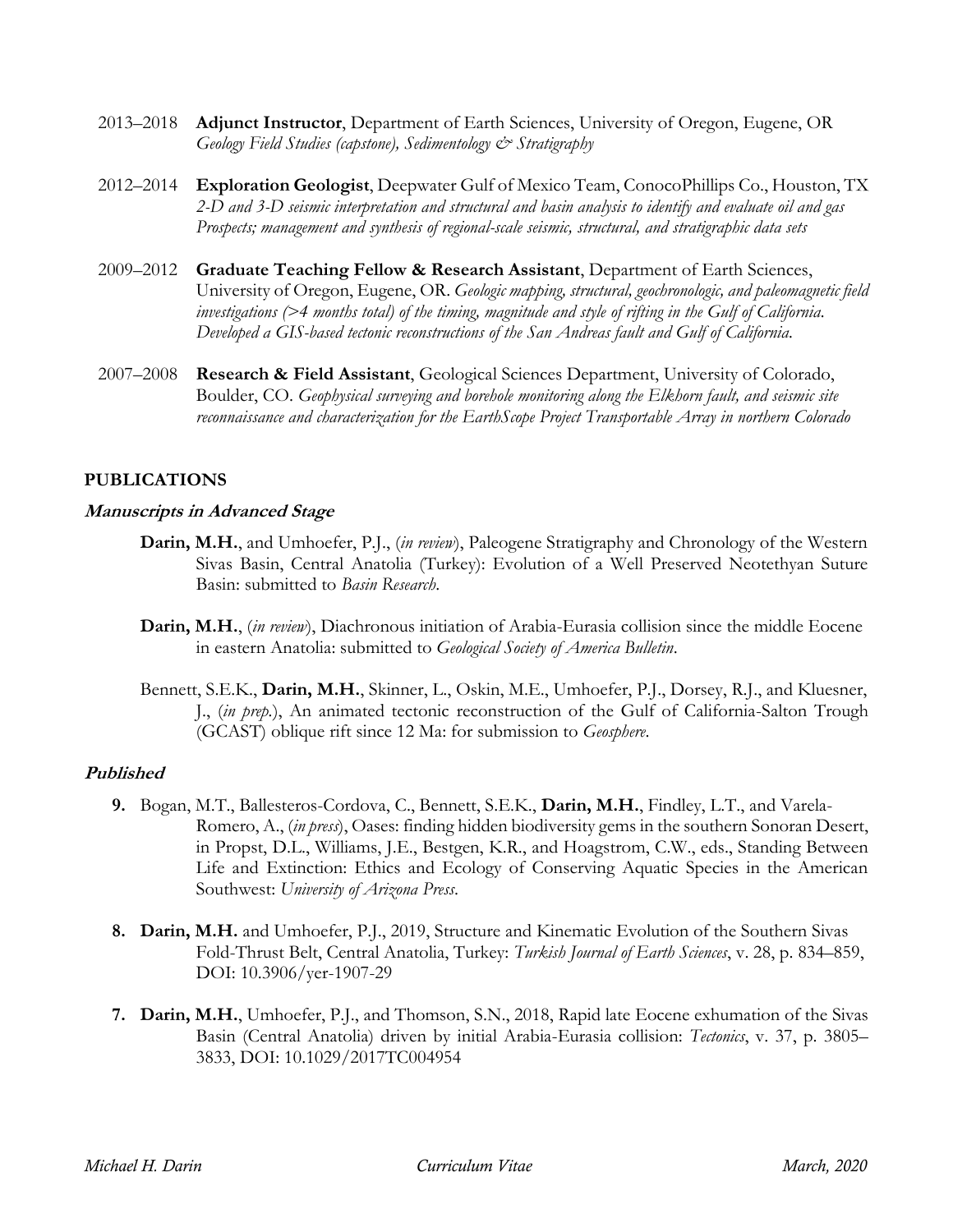- **6.** Schleiffarth, W.K., **Darin, M.H.**, Reid, M.R., and Umhoefer, P.J., 2018, Dynamics of episodic Late Cretaceous–Cenozoic magmatism across Central to Eastern Anatolia: New insights from an extensive geochronology compilation: *Geosphere*, v. 14, no. 5, DOI: 10.1130/GES01647.1
- **5.** Umhoefer, P.J., **Darin, M.H.**, Bennett, S.E.K., Dorsey, R.J., Skinner, L., and Oskin, M.E., 2018, Breaching of strike-slip faults and successive flooding of pull-apart basins to form the Gulf of California seaway from ~8 to 6 Ma: *Geology*, v. 46, no. 8, p. 695–698, DOI: 10.1130/G40242.1
- **4. Darin, M.H.**, Bennett, S.E.K., Dorsey, R.J., Oskin, M.E., and Iriondo, A., 2016, Late Miocene extension in coastal Sonora, Mexico: Implications for the evolution of dextral shear in the proto-Gulf of California oblique rift: *Tectonophysics*, v. 693, p. 378–408, DOI: 10.1016/j.tecto.2016.04.038
- **3.** Bennett, S.E.K., **Darin, M.H.**, Dorsey, R.J., Skinner, L.A., Umhoefer, P.J., and Oskin, M.E., 2016, Animated tectonic reconstruction of the Lower Colorado River region: Implications for late Miocene to Present deformation, in Reynolds, R.E., ed., *Going LOCO, Investigations along the lower Colorado River*: California State University Desert Studies Center, Desert Symposium Field Guide and Proceedings, p. 73–86.
- **2. Darin, M.H.** and Dorsey, R.J., compilers, 2014, Geologic map of the Sierra Bacha, coastal Sonora, Mexico: *Geological Society of America Digital Map and Chart Series*, v. 21, DOI: 10.1130/2014.DMCH021
- **1. Darin, M.H.** and Dorsey, R.J., 2013, Reconciling disparate estimates of total offset on the southern San Andreas fault: *Geology*, v. 41, p. 975–978, DOI: 10.1130/G34276.1

## **Conference Presentations**

- **Darin, M.H.**, Abgarmi, B., Beck, S.L., Brocard, G., Cosca, M.A., Delph, J.R., & 19 others, 2017, Geodynamic evolution of subduction to collision to escape in central Anatolia from surface to mantle – results from the CD-CAT project: European Geophysical Union General Assembly, Vienna, Austria, v. 19, abstract EGO2017-18120.
- **Darin, M.H.**, Gurer, D., Umhoefer, P.J., and Van Hinsbergen, D.J.J., 2016, Evolution and structural architecture of the Cenozoic Southern Sivas Fold-Thrust Belt: implications for the transition from Arabian collision to tectonic escape in Anatolia: Abstract T53B-02 presented at the American Geophysical Union Fall Meeting, AGU, San Francisco, California, Dec. 12–16.
- **Darin, M.H.**, Umhoefer, P.J., Thomson, S.N., and Lefebvre, C., 2016, Orogen-parallel variations in structural style and tectonic exhumation during the Miocene collision-escape transition in Anatolia: Geological Society of America Abstracts with Programs, v. 48, no. 7, DOI: 10.1130/abs/2016AM-283585.
- Schleiffarth, W.K., Reid, M.R., **Darin, M.H.**, and Cosca, M.A., 2016, The Central Anatolian Volcanic Province: geochronological constraints on the spatiotemporal evolution of volcanism and links to tectonic processes: Abstract T51A-2877 presented at the American Geophysical Union Fall Meeting, San Francisco, CA, Dec. 12–16.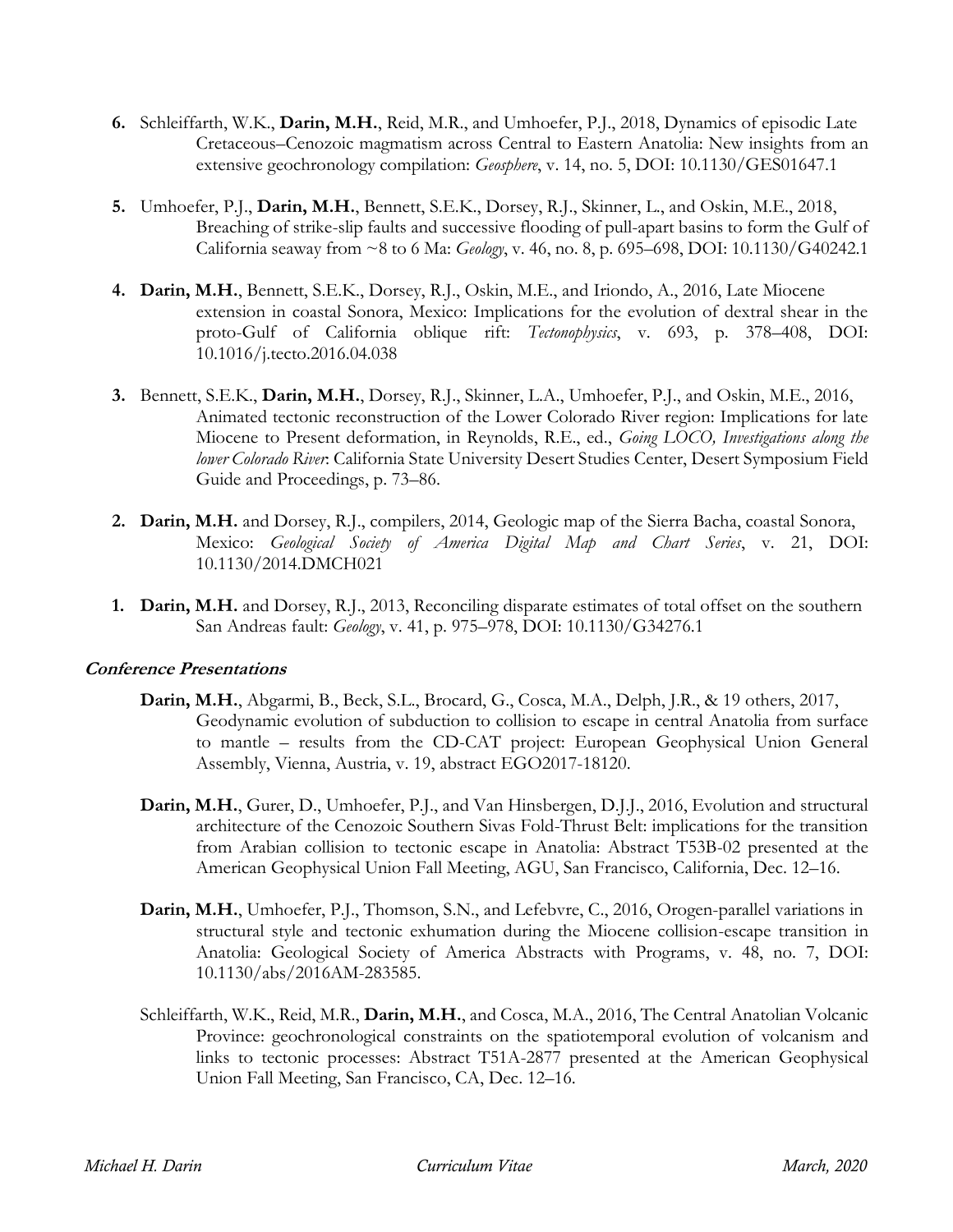- Thomson, S.N., Lefebvre, C., Umhoefer, P.J., **Darin, M.H.**, Whitney, D., and Teyssier, C.P., 2016, Late Cenozoic thermochronology and exhumation history of central Anatolia: implications for the timing and nature of transition from collision to escape tectonics: Abstract T53B-04 presented at the American Geophysical Union Fall Meeting, San Francisco, CA, Dec. 12–16.
- **Darin, M.H.**, Umhoefer, P.J., Thomson, S.N., and Lefebvre, C., 2015, Structural geology and exhumation of the Paleogene Southern Sivas Fold and Thrust Belt, central Anatolia, Turkey: Abstract T13B-2986 presented at the American Geophysical Union Fall Meeting, San Francisco, California, Dec. 14–18.
- Bennett, S.E.K., Skinner, L.A., **Darin, M.H.**, Umhoefer, P., Oskin, M.E., and Dorsey, R.J., 2013, New Constraints on Baja California-North America Relative Plate Motion Since 11 Ma: Abstract T14C-02 presented at the American Geophysical Union Fall Meeting, San Francisco, CA, Dec. 9–13.
- **Darin, M.H.**, Dorsey, R.J., Bennett, S.E.K., and Oskin, M.E., 2013, Cumulative dextral strain across the Miocene-Present Pacific-North America plate boundary: Eastern California shear zone to the northern Gulf of California: Geological Society of America Abstracts with Programs, v. 45, no. 6, p.22.
- Umhoefer, P.J., Bennett, S.E.K., Skinner, L.A., **Darin, M.H.**, Oskin, M.E., and Dorsey, R.J., 2013, Reconstructing the Gulf of California-Salton Trough oblique plate boundary with GIS maps since 12 Ma: Geological Society of America Abstracts with Programs, v. 45, no. 6, p. 22.
- Umhoefer, P.J., Skinner, L.A., Bennett, S.E.K., Oskin, M.E., Dorsey, R.J., and **Darin, M.H.**, 2013, Breaching of transform faults and flooding of pull-apart basins to incrementally form the early Gulf of California seaway from  $\sim$ 8 to 6.3 Ma: Geological Society of America Abstracts with Programs, v. 45, no. 6, p. 15.
- **Darin, M.H.**, Dorsey, R.J., Bennett, S.E.K., Oskin, M.E., and Iriondo, A., 2012, Late Miocene Extension in the Sierra Bacha, coastal Sonora, Mexico: Implications for the Kinematic Evolution of the Proto-Gulf of California: Geological Society of America Abstracts with Programs, v. 44, no. 3, p. 5.
- **Darin, M.H.**, and Dorsey, R.J., 2012, A New Estimate for Total Offset on the Southern San Andreas Fault: Implications for Cumulative Plate Boundary Shear in the Northern Gulf of California: Abstract T44A-05 presented at American Geophysical Union Fall Meeting, San Francisco, CA, Dec. 3–7.
- **Darin, M.H.**, Dorsey, R.J., Oskin, M.E., Iriondo, A. and Bennett, S.E.K., 2010, Late Miocene Extensional Deformation in the Sierra Bacha, Sonora, Mexico: Implications for the Kinematic Evolution of the Proto-Gulf of California: Geological Society of America Abstracts with Programs, v. 42, no. 5, p. 318.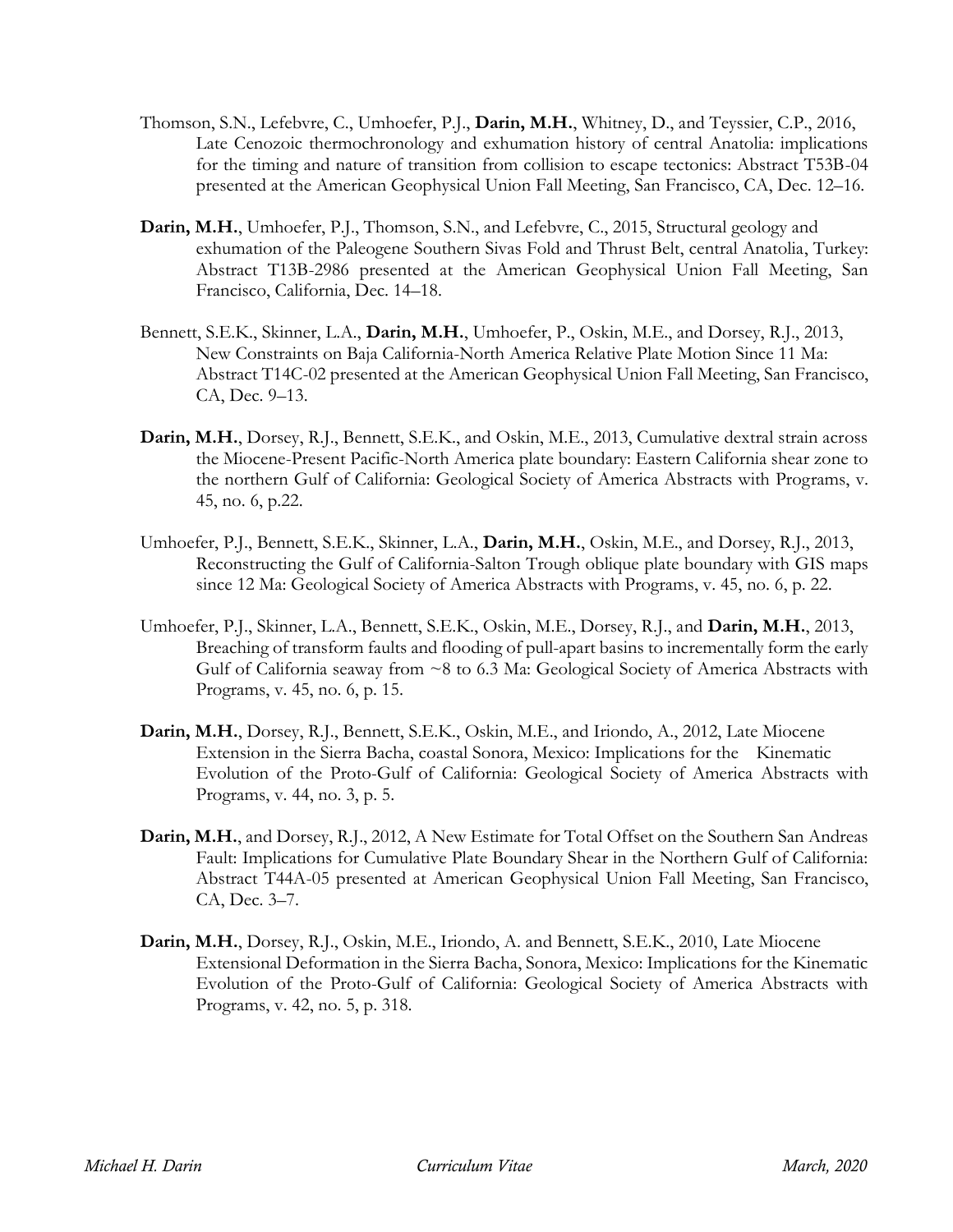## **TEACHING EXPERIENCE**

#### **Instructor of Record**

- 2013, 2014, **Geology Field Studies (GEOL 406, capstone)**, University of Oregon
	- 2018 Coordinated and led  $\sim$  20-35 students in an intensive field and lecture course involving various advanced geologic mapping, structural geology, and stratigraphic projects in southwestern Montana.
	- 2018 **Sedimentology & Stratigraphy (GEOL 334)**, University of Oregon • Instructed 26 geology majors in foundational principles of sedimentologic processes and products and stratigraphic concepts.
		- Led a group field trip to Oregon coast to study forearc sedimentary facies and processes.

#### 2017 **Historical Geology Laboratory (GLG 104)**, Northern Arizona University

- Led major and non-major students to develop foundational skills in rock and mineral identification, understanding geologic time, and stratigraphic & structural geology principles.
- Designed new exercises and a field trip with a focus on active, inquiry-based learning
- 2016 **Fieldwork Experience: Introduction to Field Geology of Northern Arizona (GLG 208)**, Northern Arizona University
	- Designed original lectures and field trips to study various faults and fold structures north of Flagstaff to introduce geologic field methods to majors and non-majors.
- 2014–2015 **Advanced Geological Field Methods (GLG 440, capstone)**, Northern Arizona University • Co-led four different 2-week sections and co-designed two brand new geologic mapping projects on structural geology and geophysics and physical volcanology.
	- 2011 **Structural Geology Problems (GEOL 351)**, University of Oregon
		- Led field trips and exercises in solving structural geology problems that emphasized calculating stress and strain from structural markers using stereographic projections.

## **Teaching Assistant**

- 2014, 2017 **Introduction to Field Methods & Report Writing (GLG 240)**, Northern Arizona University • Assisted and instructed three sections of students in basic geologic field methods including map and compass skills, cross-section drafting, report writing, and field-based GIS. • Co-designed several original exercises and field projects to achieve learning objectives.
	- 2011 **Structural Geology (GEOL 350)**, University of Oregon
		- Assisted students in a laboratory setting with the description, analysis, and origin of geologic structures, with an emphasis on kinematic and dynamic analysis of deformation.
- 2010–2011 **Introduction to Field Methods (GEOL 318)**, University of Oregon
	- Assisted students in basic geologic field methods (map, compass, cross-sections, writing).
	- 2010 **Geology Field Studies (GEOL 406, capstone)**, University of Oregon • Assisted students in the field with structural and tectonic geomorphology projects in Montana.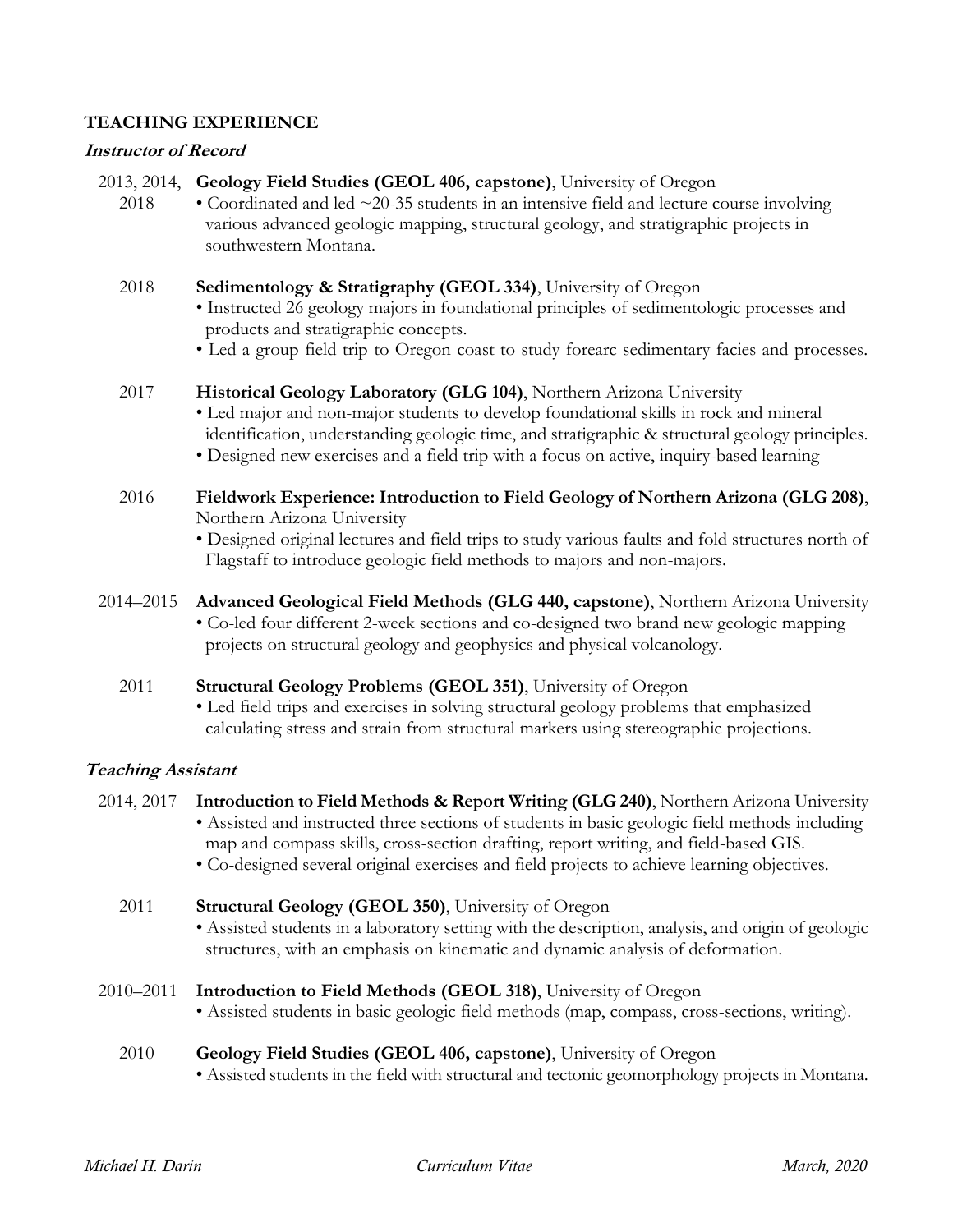#### **GRANTS, AWARDS, & RECOGNITION**

| 2017      | NAU Graduate Student Government International Travel Grant (university-wide) [\$1500]  |
|-----------|----------------------------------------------------------------------------------------|
| 2016      | Tom and Rose Bedwell Earth Physics Award, (college-wide) [\$1000]                      |
| 2015-2016 | Pioneer Natural Resources Research Grants [\$1000]                                     |
| 2015      | Ronald C. Blakey Scholarship Award [\$1500]                                            |
| 2015      | NAU Geology Graduate Student Scholarship Award [\$500]                                 |
| 2012      | Geological Society of America Cordilleran Section Meeting Student Travel Grant [\$250] |
| 2011      | Best Student Poster, 2nd place overall - AAPG-RMR Annual Meeting                       |
| 2010      | Geological Society of America Graduate Student Research Grant [\$1390]                 |
| 2008-2006 | Dean's List, University of Colorado                                                    |
|           |                                                                                        |

## **UNIVERSITY SERVICE**

| 2017      | President, Geology Graduate Student Organization, NAU                                  |
|-----------|----------------------------------------------------------------------------------------|
| 2016      | Vice President, Geology Graduate Student Organization, NAU                             |
| 2015–2018 | Manager, Mineral Separation and Rock Crushing Laboratories, NAU                        |
| 2015–2016 | Graduate student representative and liaison for SES Faculty, NAU                       |
| 2015      | Volunteer Judge, annual Undergraduate (UGRADS) Research Symposium, NAU                 |
| 2015      | Volunteer for geology exhibition at Flagstaff Festival of Science, NAU                 |
| 2014–2015 | <b>Coordinator</b> , SESES weekly seminar series, NAU                                  |
| 2011–2010 | <b>Steward</b> for Earth Sciences department, Graduate Teaching Fellows Federation, UO |

# **PROFESSIONAL ACTIVITIES, SERVICE, & OUTREACH**

## **Membership**

Geological Society of America – Structural Geology & Tectonics Division

Geological Society of America – Geoscience Education Division

American Geophysical Union

National Association of Geoscience Teachers

## **Journal Reviewer**

Tectonics, Geosphere, Tectonophysics

## **Service & Outreach**

2018 Technical Session Convener for GSA Cordilleran Section Meeting, Flagstaff, AZ: *Miocene to Recent Evolution of the Lower Colorado River Corridor and the Northern Gulf of California*